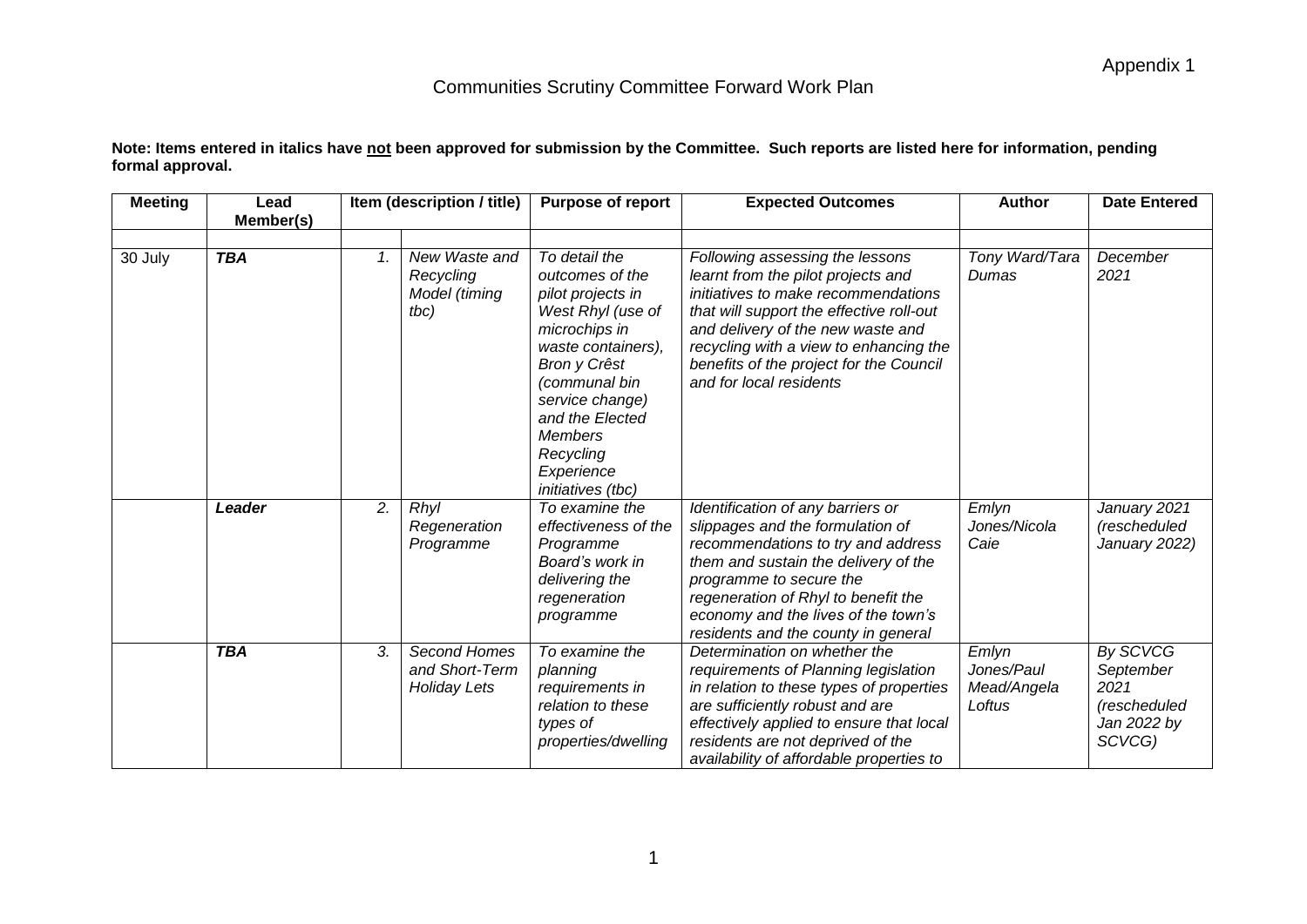| <b>Meeting</b> | Lead                    |    | Item (description / title)       | <b>Purpose of report</b>                                                                                                                                                                                                                                                                                                                  | <b>Expected Outcomes</b>                                                                                                                                                                                                                                                                                                                                                                                                                                                                                                                                                                                                                                                                        | <b>Author</b>                                   | <b>Date Entered</b>                                        |
|----------------|-------------------------|----|----------------------------------|-------------------------------------------------------------------------------------------------------------------------------------------------------------------------------------------------------------------------------------------------------------------------------------------------------------------------------------------|-------------------------------------------------------------------------------------------------------------------------------------------------------------------------------------------------------------------------------------------------------------------------------------------------------------------------------------------------------------------------------------------------------------------------------------------------------------------------------------------------------------------------------------------------------------------------------------------------------------------------------------------------------------------------------------------------|-------------------------------------------------|------------------------------------------------------------|
| 8<br>September | Member(s)<br><b>TBA</b> | 1. | Wildflower<br>Meadow Project (i) | To:<br>evaluate the<br>effectiveness of<br>the steps taken<br>to improve<br>engagement and<br>increase publicity<br>with all<br>stakeholders in<br>relation of the<br>project;<br>(ii) consider the<br>progress made<br>to date in<br>delivering its<br>expected<br>benefits; and<br>seek members'<br>(111)<br>support for the<br>Project | buy or rent in Denbighshire. This will<br>support the delivery of the Council's<br>Corporate Priority relating to Housing<br>(i) To secure the delivery of the<br>expected outcomes which will<br>support the realisation of the<br>Council's corporate priority<br>relating to the Environment as<br>well as contributing towards the<br>delivery of its Ecological and<br>Climate Change Strategy; and<br>(ii) Re-inforce elected members'<br>support for the project and its<br>aims and objectives to enable<br>them to explain to residents the<br>rationale behind the project and<br>how it contributes towards the<br>wider national environmental,<br>health and well-being objectives | Tony<br>Ward/Emlyn<br>Jones/Joel<br>Walley      | September<br>2021                                          |
| 20 October     | <b>TBA</b>              | 1. | Mistreatment of<br>Dogs          | To examine the<br>extent of legal and<br>illegal dog sales<br>within<br>Denbighshire<br>(particularly during<br>the COVID-19<br>pandemic) -                                                                                                                                                                                               | Determination of whether working<br>relationships need to be strengthened<br>or improved in order to deal with any<br>problems or deter future problems in<br>relation to this matter with a view to<br>supporting the viability of properly<br>licensed traders to operate thus<br>reducing the suffering of the animals                                                                                                                                                                                                                                                                                                                                                                       | Emlyn<br>Jones/Gareth<br>Roberts/Glesni<br>Owen | By SCVCG<br>September<br>2021<br>(rescheduled<br>Feb 2022) |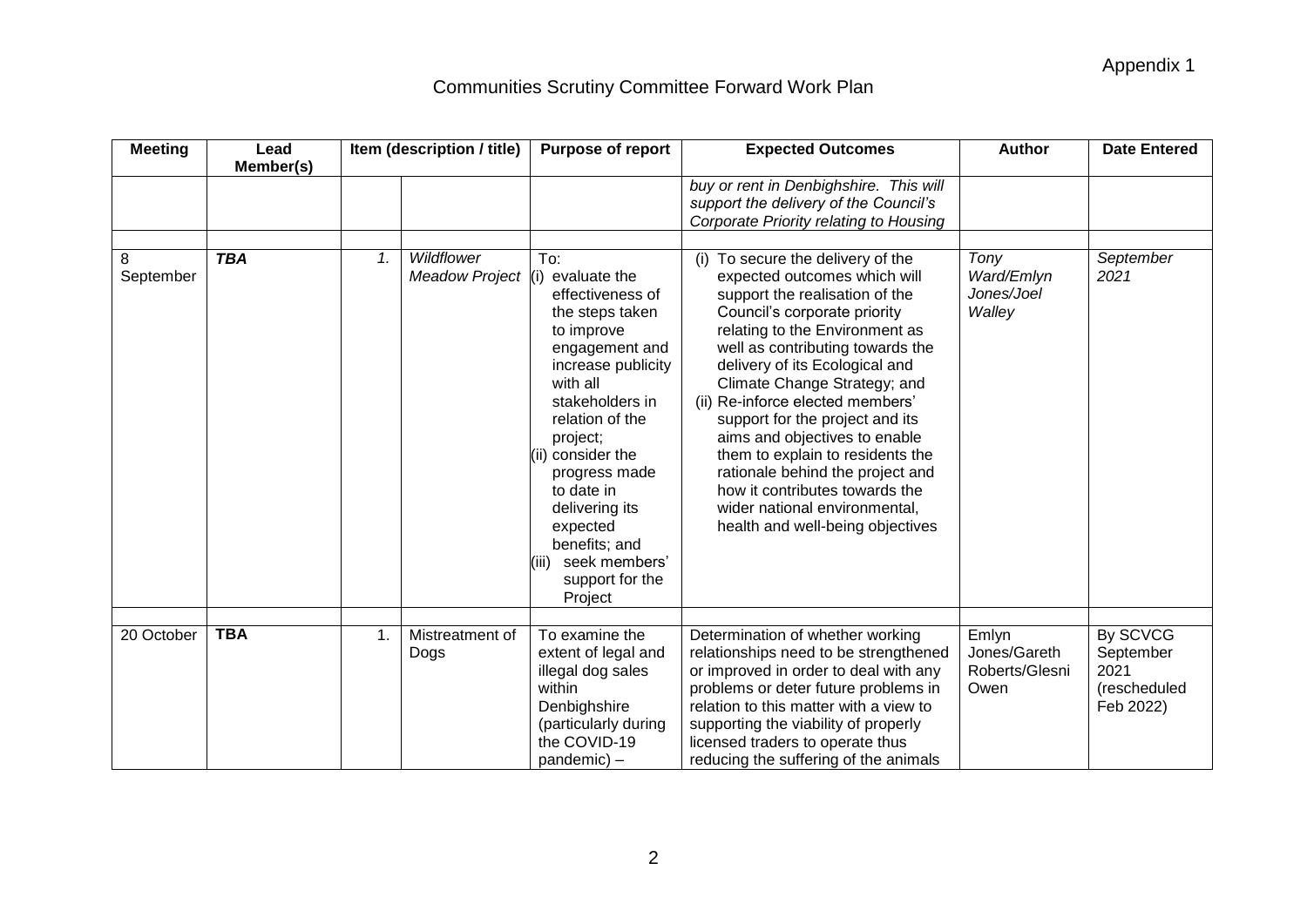| <b>Meeting</b>    | Lead       |    | Item (description / title)                    | <b>Purpose of report</b>                                                                                                                                                             | <b>Expected Outcomes</b>                                                                                                                                                        | <b>Author</b>                             | <b>Date Entered</b> |
|-------------------|------------|----|-----------------------------------------------|--------------------------------------------------------------------------------------------------------------------------------------------------------------------------------------|---------------------------------------------------------------------------------------------------------------------------------------------------------------------------------|-------------------------------------------|---------------------|
|                   | Member(s)  |    |                                               |                                                                                                                                                                                      |                                                                                                                                                                                 |                                           |                     |
|                   |            |    |                                               | including the<br>number of<br>complaints<br>received,<br>investigated and<br>substantiated and<br>how various<br>agencies work<br>together to tackle<br>any problems are<br>reported |                                                                                                                                                                                 |                                           |                     |
| 8<br>December     |            |    |                                               |                                                                                                                                                                                      |                                                                                                                                                                                 |                                           |                     |
|                   |            |    |                                               |                                                                                                                                                                                      |                                                                                                                                                                                 |                                           |                     |
| June/July<br>2023 | <b>TBA</b> | 1. | Llangollen Car<br>Park Tariff Pilot<br>Scheme | To outline the<br>effectiveness of the<br>pilot scheme for<br>varying car park<br>tariffs in Llangollen                                                                              | Identification of lessons learnt from<br>the pilot scheme's implementation<br>and operation in readiness for the<br>introduction of similar schemes in<br>other areas in future | Emlyn<br>Jones/Mike<br>Jones/Peter<br>Lea | January 2021        |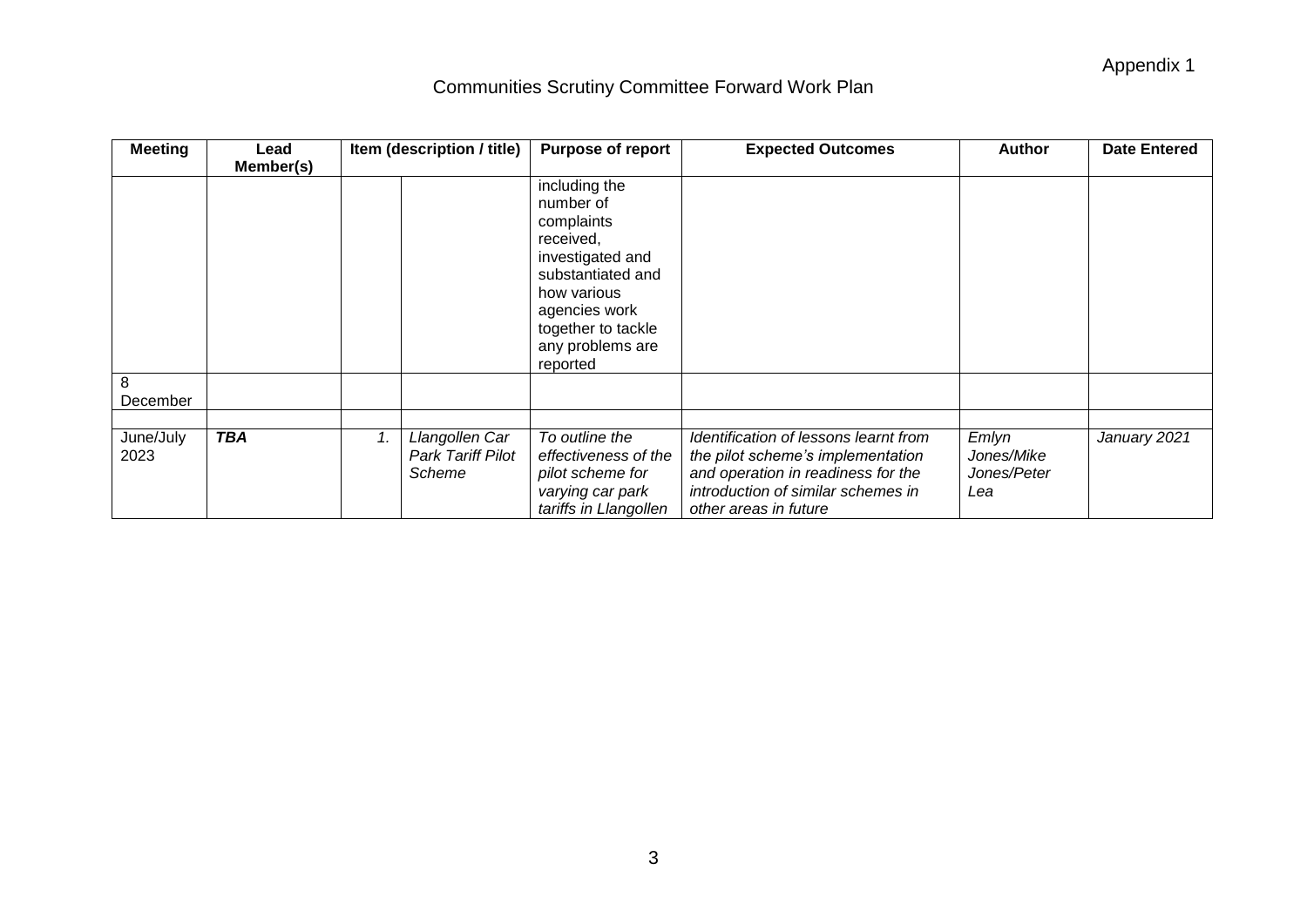#### **Future Issues**

| Item (description / title)                                  | <b>Purpose of report</b>                                                                                                                                                                              | <b>Expected Outcomes</b>                                                                                                                                                                                                                                                                                                                                                                                                                                  | Author                               | <b>Date</b><br><b>Entered</b>                                                                                  |
|-------------------------------------------------------------|-------------------------------------------------------------------------------------------------------------------------------------------------------------------------------------------------------|-----------------------------------------------------------------------------------------------------------------------------------------------------------------------------------------------------------------------------------------------------------------------------------------------------------------------------------------------------------------------------------------------------------------------------------------------------------|--------------------------------------|----------------------------------------------------------------------------------------------------------------|
| All for rescheduling in the new<br><b>Council Term</b>      |                                                                                                                                                                                                       |                                                                                                                                                                                                                                                                                                                                                                                                                                                           |                                      |                                                                                                                |
| Draft Tourism Signage Strategy for<br>Denbighshire<br>(tbc) | To examine the draft Tourism Signage<br>Strategy for the county developed by the<br>Working Group including potential funding<br>sources and the anticipated timescale for<br>the Strategy's delivery | The development of a tourism<br>signage strategy that<br>complements trunk road signage<br>and technological innovations in<br>the field of tourism, takes into<br>account the aims of 'The Wales<br>Way' project, attracts visitors and<br>increases the value of tourism<br>spend in the county in line with the<br>corporate priority relating to the<br>Environment, and in-keeping with<br>the outcomes of Denbighshire's<br><b>Tourism Strategy</b> | Mike Jones/Peter<br><b>McDermott</b> | March 2020<br>(rescheduled<br>due to<br>COVID-19<br>(Sept & Dec<br>20, Sept<br>2021 & Jan<br>2022 by<br>SCVCG) |
|                                                             |                                                                                                                                                                                                       |                                                                                                                                                                                                                                                                                                                                                                                                                                                           |                                      |                                                                                                                |

### **For future years**